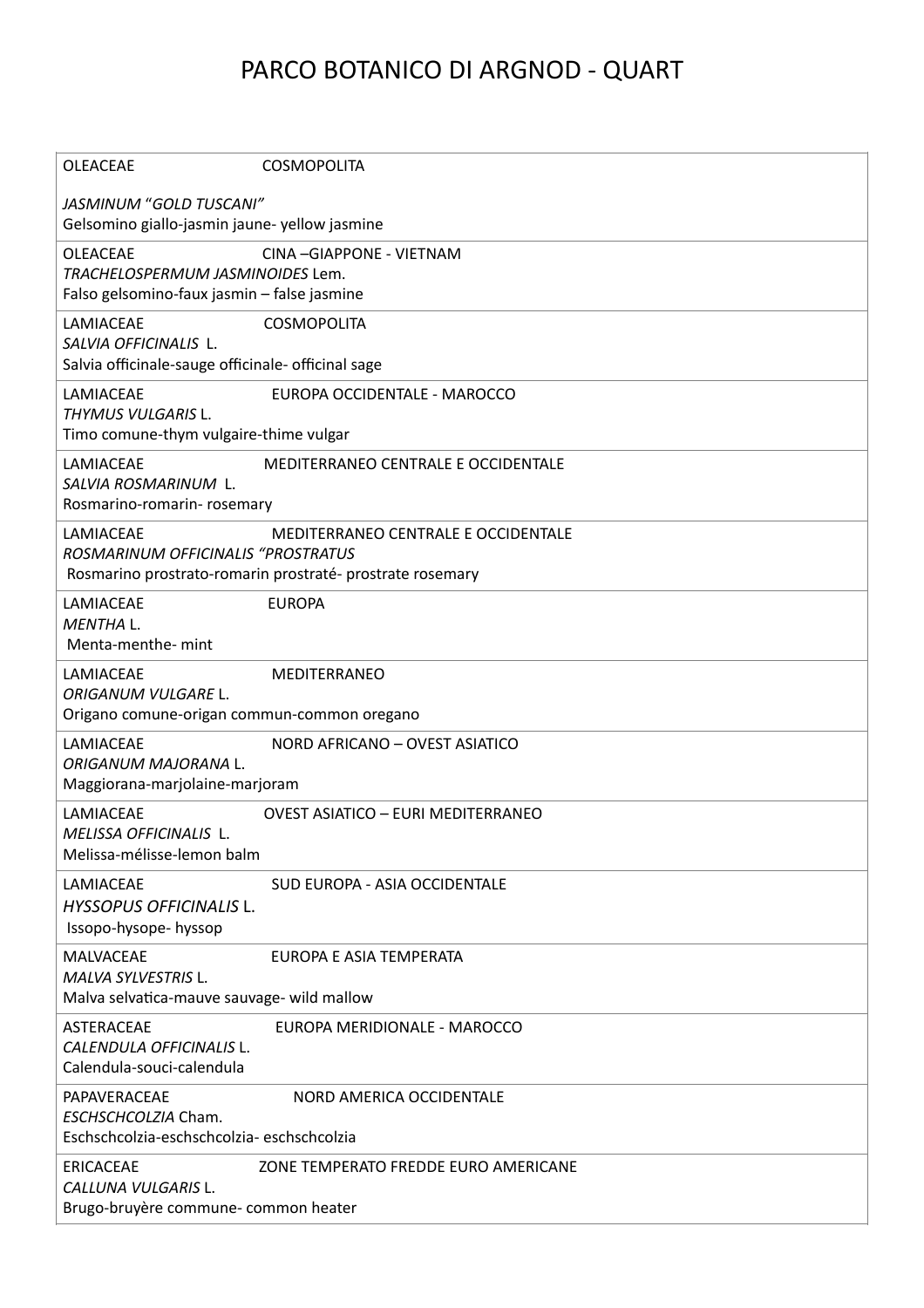| LAMIACEAE<br>NORD AMERICA - MESSICO<br>AGASTACHE ANETHIODORA (Nutt.) Britton<br>Anice menta-hysope géant- agastache                                     |
|---------------------------------------------------------------------------------------------------------------------------------------------------------|
| APOCYNACEAE<br>ASIA - MEDITERRANEO<br>NERIUM OLEANDER L.<br>Oleandro-laurier rose-oleander                                                              |
| LAMIACEAE<br>EURI-MEDITERRANEA<br>TEUCRIUM CHAMAEDRYS L.<br>Camedrio-camescope-wall germander                                                           |
| <b>MYRTACEAE</b><br>MEDITERRANEO<br><b>MYRTUS COMMUNIS L.</b><br>Mirto-myrte- myrtle                                                                    |
| AQUIFOLIACEAE<br><b>EUROPA</b><br>ILEX AQUIFOLIUM "NELLIE STEVENS"<br>Agrifoglio-houx-holly                                                             |
| <b>ERICACEAE</b><br>EUROPA MERIDIONALE - NORD AFRICA<br>ARBUSTUS UNEDO L.<br>Corbezzolo-arbousier-strawberry tree                                       |
| PITTOSPORACEAE<br><b>GIAPPONE- ASIA</b><br>PITTOSPORUM TOBIRA (Thumb.) W.T.Aiton<br>Pitosforo del Giappone-pittosporum du Japon- pittosporum of Japan   |
| ANACARDIACEAE<br>MEDITERRANEO<br>PISTACIA LENTISCUS L.<br>Lentisco-du mastique-mastic                                                                   |
| <b>ROSACEAE</b><br>EUROPA CENTRALE E SETTENTRIONALE - RUSSIA<br>SORBUS AUCUPARIA L.<br>Sorbo degli uccellatori-sorbier des oiseaux-rowan of the folwers |
| <b>ROSACEAE</b><br>EUROPA CENTRO-MERIDIONALE<br>SORBUS ARIA (L.)Crantz<br>Sorbo montano-sorbier-mountain ash                                            |
| <b>CUPRESSACEAE</b><br>NORD-AMERICA<br>JUNIPERUS COMMUNIS "SENTINEL"<br>Ginepro Sentinel- sentinelle de genévrier -juniper sentinel                     |
| CORIOFILLACEAE<br><b>EUROPA MERIDIONALE</b><br>SAPONARIA OCYMOIDES L.<br>Saponaria roccia-saponaire-soapwort                                            |
| CORNACEAE<br>EUROPA- ASIA MINORE<br><b>CORNUS SANGUINEA L.</b><br>Sanguinella-cournouiller-dogwood                                                      |
| APOCINACEAE<br>EUROPA CENTRO-MERIDIONALE<br>VINCA MINOR L.<br>Pervinca minore-petite pervenche-lesser periwinkle                                        |
| APOCINACEAE<br>EUROPA MERIDIONALE<br><b>VINCA MAYOR "VARIEGATA"</b><br>Pervinca maggiore variegata-grande pervenche-greater periwinkle                  |
| CAPRIFOLIACEAE<br>EUROPA CENTRALE E MERIDIONALE<br>VIBURNUM LANTANA L.<br>Lantana-viorne lantana-viburnum lantana                                       |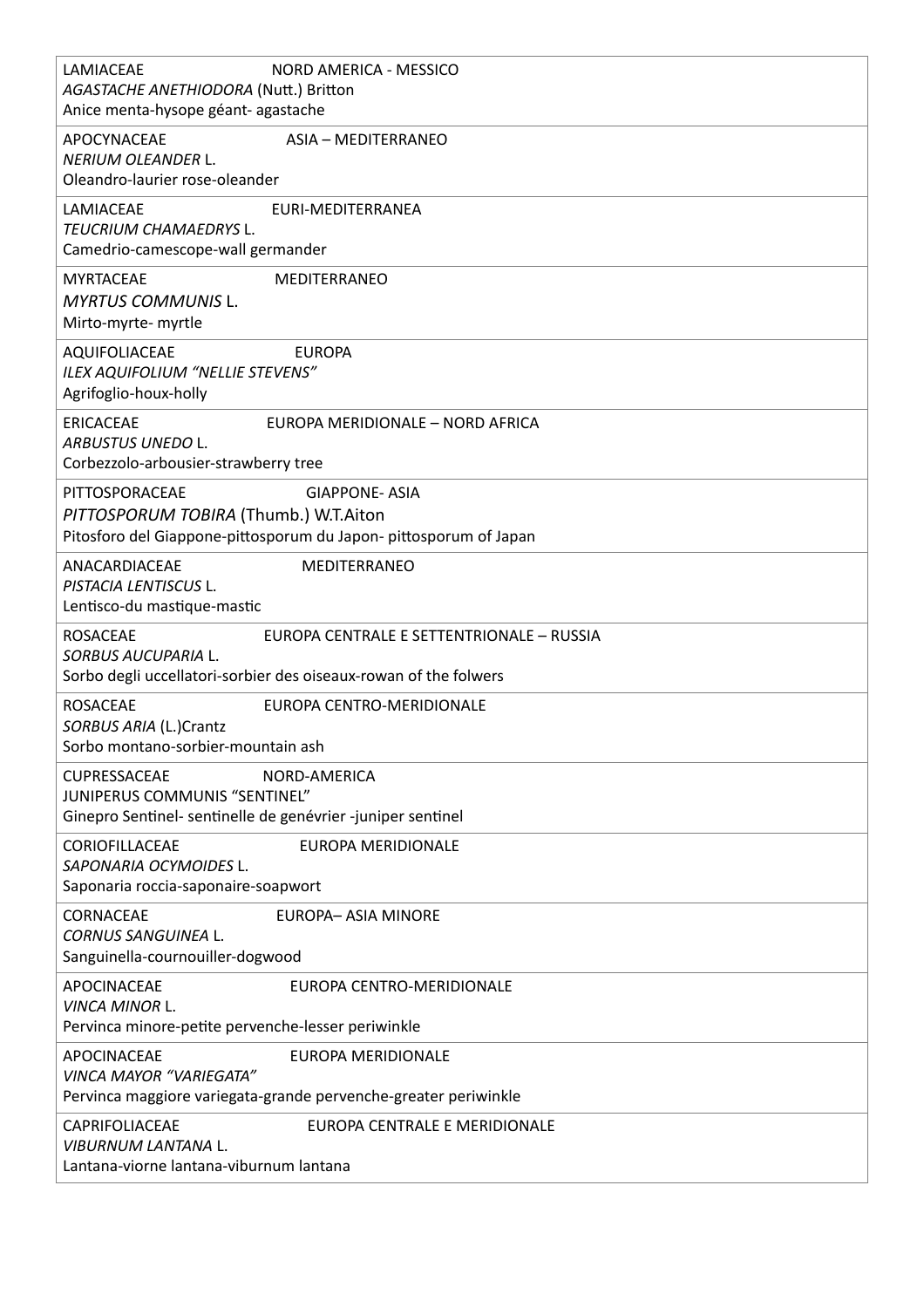| <b>FAGACEAE</b><br><b>MEDITERRANEO</b><br>QUERCUS PUBESCENS Willd.<br>Roverella-chêne pubescent-downy oak                                                                        |
|----------------------------------------------------------------------------------------------------------------------------------------------------------------------------------|
| <b>ADOXACEAE</b><br>EUROPA-ASIA TEMPERATA-CANADA-STATI UNITI<br>SAMBUCUS RACEMOSA "CORAL BEAUTY"<br>Sambuco rosso-sureau rouge-red elderberry                                    |
| <b>PINACEAE</b><br><b>ALPI ORIENTALI</b><br>PINUS MUGO Turra<br>Pino mugo-pin mugo-mugo pine                                                                                     |
| <b>FAGACEAE</b><br><b>MEDITERRANEO</b><br>QUERCUS PUBESCENS Willd.<br>Roverella-chêne pubescent-downy oak                                                                        |
| <b>AREA ATLANTICA</b><br>ARALIACEAE<br>HEDERA HIBERNICA (G.Kirchn.) Bean<br>Edera atlantica-lierre de l'Atlantique-Atlantic ivy                                                  |
| ARALIACEAE<br>AREA ATLANTICA<br>HEDERA HELIX "WHITE WONDER"<br>Edera white wonder-lierre white wonder-white wonder ivy                                                           |
| <b>OLEACEAE</b><br><b>GIAPPONE - COREA</b><br>LIGUSTRUM OVALIFOLIUM Hassk.<br>Ligustro coreano-troène de Corée-Korean privet                                                     |
| <b>OLEACEAE</b><br>EUROPA CENTRO MERIDIONALE - AFRICA SETTENTRIONALE<br>LIGUSTRUM JAPONICUM "EXCELSIUM SUPERBUM"<br>Ligustro variegato-troène panaché-variegated privet          |
| <b>ROSACEAE</b><br><b>CINA OCCIDENTALE</b><br><b>COTONEASTER SALICIFOLIUS Franco</b><br>Cotoneaster a foglie di salice-cotonéaster à feuilles de saule-willow leaved cotoneaster |
| <b>ROSACEAE</b><br>CINA CENTRALE E MERIDIONALE<br><b>COTONEASTER DAMMERI "CORAL BEAUTY"</b><br>Cotoneaster dell'uva ursina-ursin raisin cotoneaster-ursin grape cotoneaster      |
| <b>EUROPA</b><br><b>CELASTRACEAE</b><br><b>EUONYMUS EUROPAEUS L.</b><br>Fusaggine-broche-spindle                                                                                 |
| <b>FABACEAE</b><br>EUROPA MERIDIONALE<br>LABURNUM ANAGYROIDES Medik.<br>Maggiociondolo-cytise-laburnum                                                                           |
| <b>ASTERACEAE</b><br><b>ASIA CENTRALE</b><br>LEONTOPODIUM ALPINUM Cass.<br>Stella alpina-edelweiss-edelweiss                                                                     |
| SALICACEAE<br>EUROPA CENTRALE E SETTENTRIONALE<br>SALIX REPENS L.<br>Salice strisciante-saule rampant-crawling willow                                                            |
| SALICACEAE<br>EUROPA - ASIA OCCIDENTALE - AMERICA SETTENTRIONALE<br>SALIX PURPUREA L.<br>Salice rosso-saule rouge-red willow                                                     |
| DRYOPTERIDACEAE<br><b>COSMOPOLITA</b><br>DRYOPTERIS FILIX-MAS (L.)Schott.<br>Felce maschio-fougère mâle-male fern                                                                |
| <b>CUPRESSACEAE</b><br><b>EUROASIATICO</b><br>JUNIPERUS NANA Willd.<br>Ginepro nano-genévrier nain-dwarf juniper                                                                 |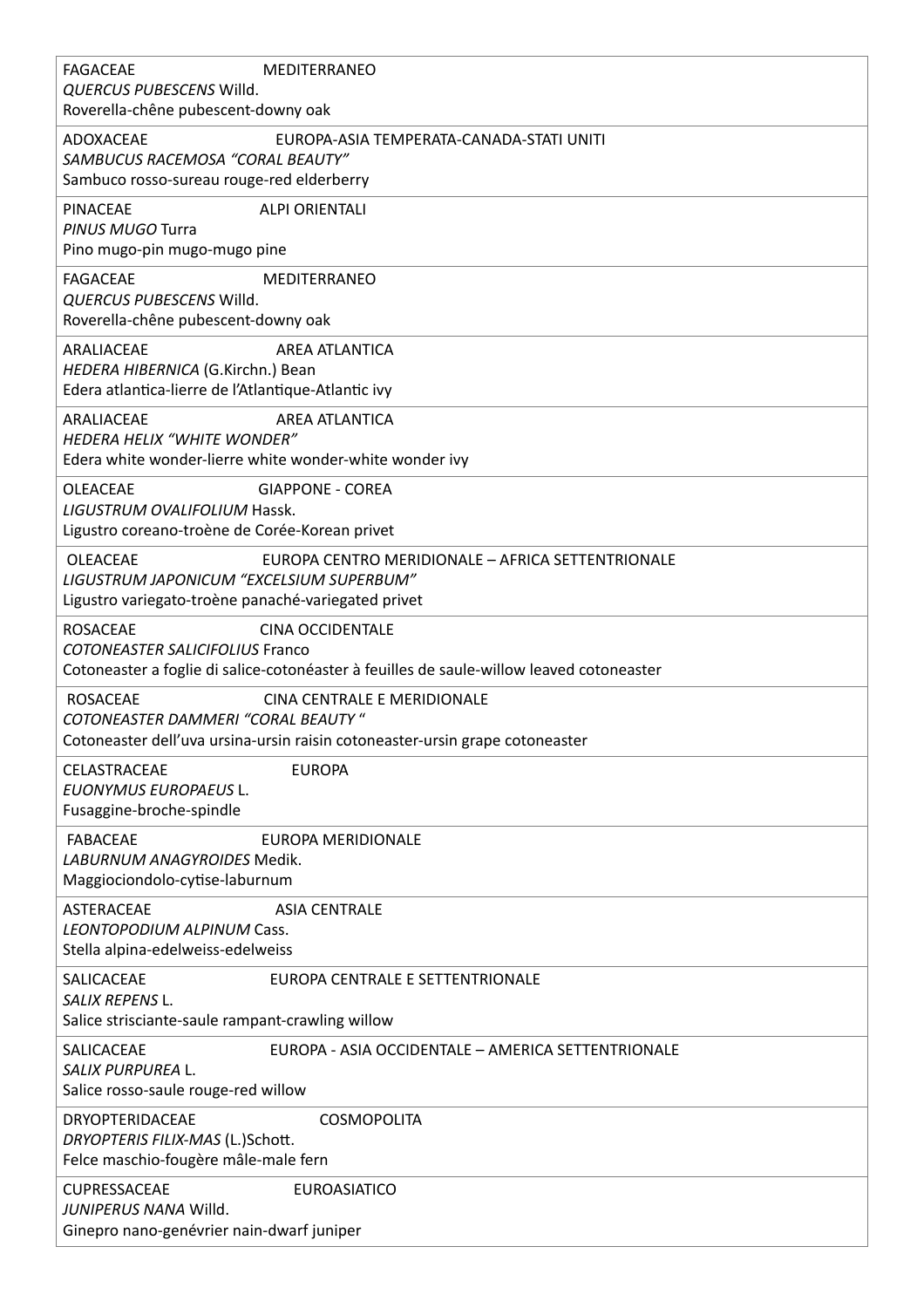| <b>CUPRESSACEAE</b><br>EUROPA CENTRALE - CAUCASO<br>JUNIPERUS SABINA "TAMARISCIFOLIA"<br>Ginepro sabina- genévrier sabina- juniper sabina          |
|----------------------------------------------------------------------------------------------------------------------------------------------------|
| <b>BETULACEAE</b><br>EUROPA - BALCANI<br>CORYLUS AVELLANA L.<br>Nocciolo-noisetier-hazel                                                           |
| <b>ERICACEAE</b><br><b>EURASIA - AMERICA</b><br>RHODODENDRON L.<br>Rododendro-rhododendron-rhododendron                                            |
| <b>PINACEAE</b><br>EUROPA CENTRALE - SIBERIA CENTRALE- BALCANI<br>PINUS CEMBRA L.<br>Pino cembro-pin cembro-stone pine                             |
| CARYOPHYLLACEAE<br><b>ASIA OCCIDENTALE</b><br>SILENE SHAFTA Gmel. ex Hohen.<br>Silene del Caucaso-silène du Caucase-silene of the Caucasus         |
| CRASSULACEAE<br>MEDITERRANEO - BALCANI - CARPAZI<br>SEMPERVIVUM L.<br>Semprevivo-sempervivum-sempervivum                                           |
| ASPARAGACEAE<br>EURASIA- MEDITERRANEO<br>RUSCUS ACULEATUS L.<br>Pungitopo-balai de boucher-butcher's broom                                         |
| <b>POACEAE</b><br><b>ASIA ORIENTALE</b><br><b>MISCANTHUS SINENSIS "ZEBRINO"</b><br>Canna cinese zebrata-zèbre de roseau chinois-chinese reed zebra |
| <b>POACEAE</b><br><b>ASIA ORIENTALE</b><br>MISCANTHUS SINENSIS "JACUSHIMA DWARF"<br>Eulalia Jakushima-eulalie Jakushima -eulalia Jakushima         |
| <b>POACEAE</b><br><b>ASIA ORIENTALE</b><br>MISCANTHUS SINENSIS Andersson.<br>Eulalia-eulalie-eulalia                                               |
| LAMIACEAE<br><b>MEDITERRANEO</b><br>LAVANDULA ANGUSTIFOLIA Miller<br>Lavanda officinale-lavande officinale-officinal lavender                      |
| LAMIACEAE<br><b>MEDITERRANEO</b><br>LAVANDULA NANA "BLUE HIDCOTE"<br>Lavanda nana-lavande naine-dwarf lavender                                     |
| LAMIACEAE<br><b>MEDITERRANEO</b><br>LAVANDULA STOECHAS L.<br>Lavanda selvatica-lavande sauvage-wild lavender                                       |
| <b>ROSACEAE</b><br><b>EUROPA - ASIA</b><br>ROSA L. "DAVID AUSTIN" BIANCA<br>Rosa bianca -rose blanche -white rose                                  |
| <b>EUROPA - ASIA</b><br><b>ROSACEAE</b><br>ROSA L. "DAVID AUSTIN" ROSA<br>Rosa rosa - rose rose - pink rose                                        |
| <b>ROSACEAE</b><br><b>EUROPA - ASIA</b><br>ROSA L. "DAVID AUSTIN" GIALLA<br>Rosa gialla -rose jaune -yellow rose                                   |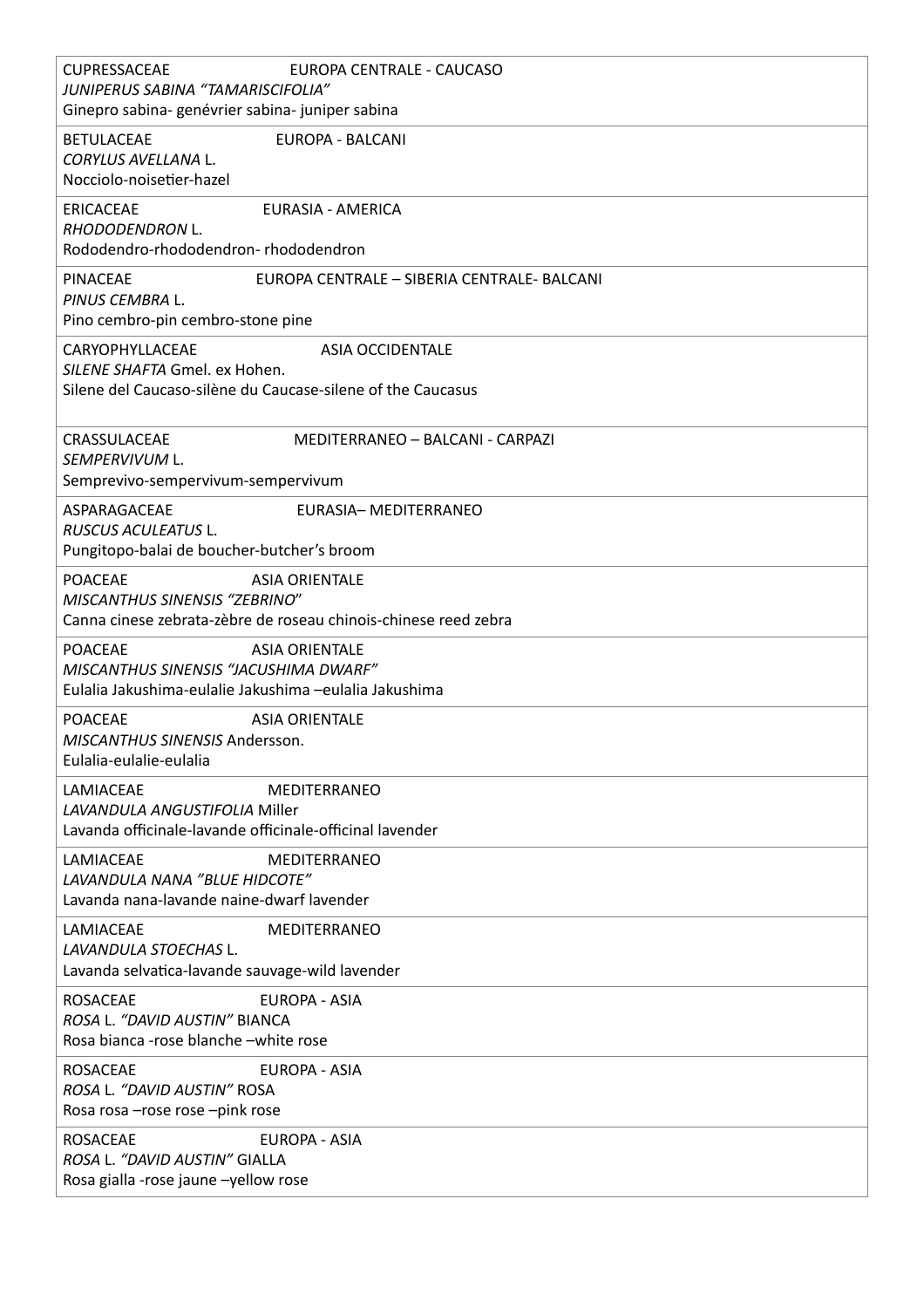| <b>ROSACEAE</b><br>EUROPA - ASIA<br>ROSA L. "VERRAYES"<br>Rosa Verrayes-rose Verrayes-Verrayes rose                                                  |
|------------------------------------------------------------------------------------------------------------------------------------------------------|
| <b>FABACEAE</b><br>EUROPEO - SUBATLANTICO<br>CYTISUS SCOPARIUS L. & Link.<br>Ginestra dei carbonai-genêt à balais-scotch broom                       |
| LAURACEAE<br><b>MEDITERRANEO - ASIA MINORE</b><br>LAURUS NOBILIS L.<br>Alloro-laurier-laurel                                                         |
| OLEACEAE<br>ASIA MINORE - MEDITERRANEO<br>OLEA EUROPAEA L. "LECCINO"<br>Olivo leccino-olivier leccino-olive tree                                     |
| <b>MORACEAE</b><br>ASIA MINORE - MEDITERRANEO<br>FICUS CARICA L.<br>Fico-figue-fig                                                                   |
| OLEACEAE<br>ASIA ORIENTALE - PENISOLA BALCANICA<br>FORSYTHIA Vahl.<br>Forsizia-forsytie-forsythia                                                    |
| <b>IRIDACEAE</b><br><b>EUROPA BOREALE</b><br>IRIS L.<br>Giaggiolo-iris-iris                                                                          |
| ASTERACEAE<br><b>EMISFERO BOREALE</b><br>ACHILLEA MILLEFOLIUM L.<br>Achillea millefoglie-achillée millefeuille-yarrow yarrow                         |
| CARIOPHILLACEAE<br>MEDITERRANEO<br>DIANTHUS L.<br>Garofano-oeillet-carnation                                                                         |
| RANUNCULACEAE<br>NORD AMERICA - EUROPA - ASIA<br>PULSATILLA Mill.<br>Pulsatilla-pulsatille-pulsatilla                                                |
| ASTERACEAE<br>EUROPA - ASIA - NORD AMERICA<br><b>ASTER ALPINUS L.</b><br>Astro alpino-aster alpin-alpin aster                                        |
| <b>ROSACEAE</b><br>EUROPA - NORD AFRICA - ASIA OCCIDENTALE - NORD AMERICA<br>CRATAEGUS MONOGYNA Jacq.<br>Biancospino-aubépine-hawthorn               |
| MALVACEAE<br>ASIA TEMPERATA - EUROPA - NORD AMERICA<br>HIBISCUS L.<br>Ibisco-hibiscus-hibiscus                                                       |
| ELAEAGNACEAE<br><b>EURASIA</b><br>HIPPOPHAE RHAMNOIDES L<br>Olivello spinoso-argousier-sea buckthorn                                                 |
| ANACARDIACEAE<br>EUROPA MERIDIONALE CENTRALE E ORIENTALE<br>COTINUS COGGYRIA Scop.<br>Albero di nebbia-arbre à brouillard- fog tree                  |
| <b>ROSACEAE</b><br><b>NORD AMERICA</b><br>AMELANCHIER LAMARCKII F.G. Schroed.<br>Amelanchier lamarckii- amélanchier lamarckii- amelanchier lamarckii |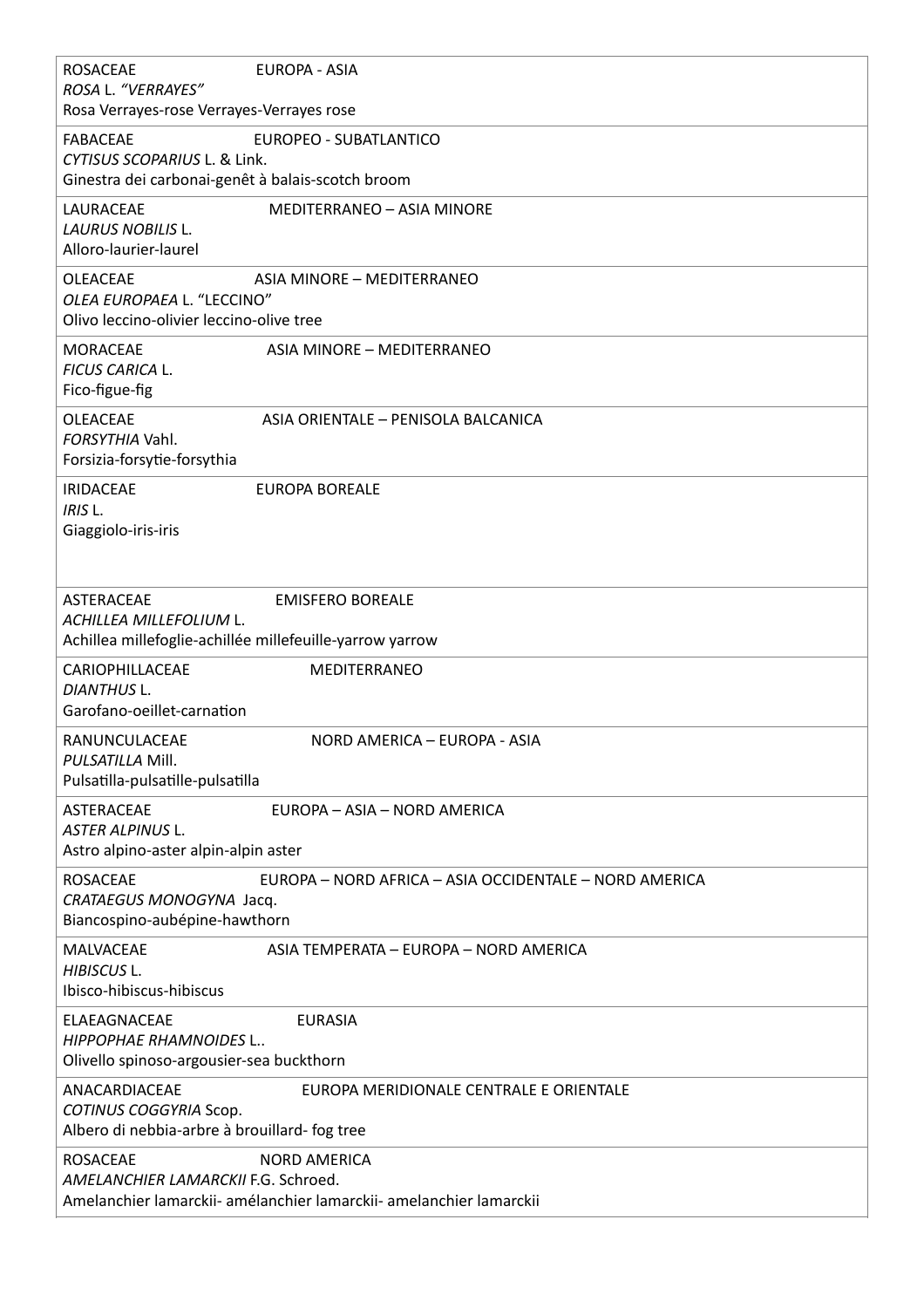| <b>ROSACEAE</b><br>NORD AMERICA ORIENTALE E CENTRALE<br>AMELANCHIER SANGUIGNA (Push) DC.<br>Amelanchier sanguigna- amélanchier de sang-blood amelanchier                         |
|----------------------------------------------------------------------------------------------------------------------------------------------------------------------------------|
| CANADA - CALIFORNIA - MONTAGNE ROCCIOSE MERIDIONALI<br><b>ROSACEAE</b><br>AMELANCHIER ALNIFOLIA (Nutt.)<br>Amelanchier alnifolia-amélanchier à feuilles d'aulne- saskatoon berry |
| EUROPA SUD OCCIDENTALE - ASIA<br><b>ROSACEAE</b><br>PYRACANTHA M. Roem.<br>Pyracantha-pyracantha-pyracantha                                                                      |
| <b>TAXACEAE</b><br>NORD EUROPA - NORD AFRICA - CAUCASO<br>TAXUS BACCATA L. "PYRAMIDALIS"<br>Tasso a piramide-if pyramidal- pyramidal yew                                         |
| EUROPA - GIAPPONE<br>AQUIFOLIACEAE<br>ILEX CRENATA "GLORY GEM A SPIRALE"<br>Manicotto giapponese-manche japonaise-japanese sleeve                                                |

85 specie e/o varietà e/o cultivar etichettate oltre a una cinquantina di altre specie o varietà o cultivar nel giardino roccioso

## **Specie del giardino roccioso**

Phlox 'Mc Daniel'

Phlox 'Crackerjack'

Phlox 'Napoleon'

Phlox 'Eva'

Dianthus Whatfield hyb.

Dianthus sylvestris

Dianthus petraeus ssp. orbelicus

Dianthus crinitus

Dianthus plumarius

Dianthus x roysii

Dianthus pinifolius

Dianthus carthusianorum

'Rupert's Pink'

Dianthus 'Whatfield Magenta'

Dianthus 'Fuselier'

Dianthus giganteus

Dianthus anatolicus

Dianthus 'Berlin Snow'

Dianthus erinaceus

Dianthus serotinus

Saxifraga x apiculata 'alba'

Saxifraga paniculata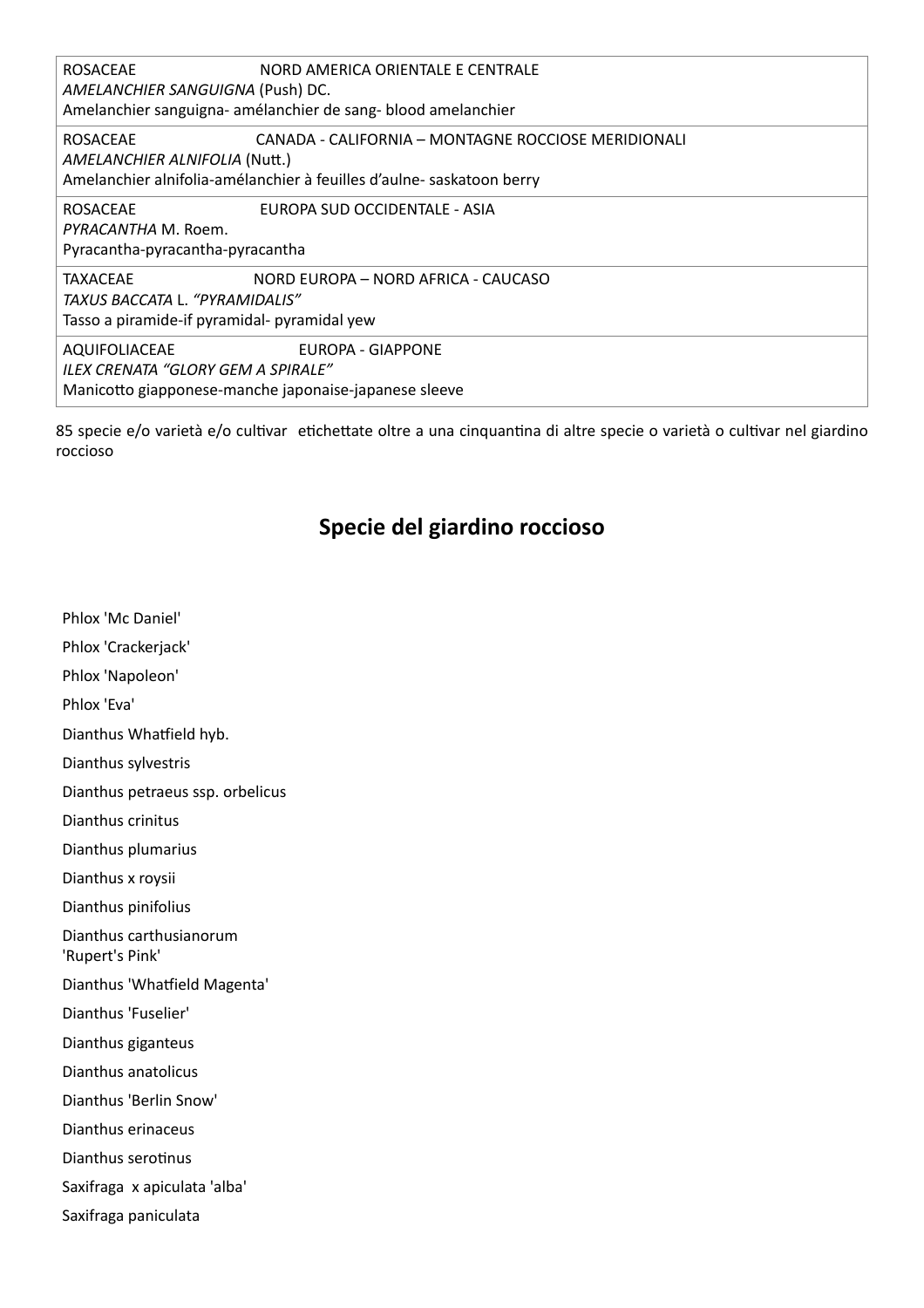Saxifraga 'Gold Dust' Saxifraga cervicornis Saxifraga 'Laka' Saxifraga x apiculata 'Pungens' Saxifraga 'Cooloke Kate' Saxifraga 'Troja' Saxifraga cumulus Saxifraga 'Peqach Blossom' Saxifraga 'Boston Spa' Saxifraga 'Your success' Saxifraga 'Krasawa' Saxifraga hypnoides Saxifraga vayredana Saxifraga 'Foster Gold' Paeonia officinalis Geranium sanguineum prostratum Geranium 'Jolly Bee' Geranium x cantabrigiense 'Karmina' Geranium pratense Geranium macrorrhizum Achillea roseo-alba (asplenifolia) Achillea nana Pulsatilla halleri ssp. halleri Pulsatilla campanella Pulsatilla vulgaris 'Perlen Glocke' Pulsatilla vulgaris Roten Glocke' Menianthes trifoliata Lobelia siphylitica Geranium nodosum Geum macrophyllum Cistus laurifolius Calluna vulgaris Erica tetralyx Vaccinium vitis-idaea Vaccinium myrtillus

Arctostaphylos uva-ursi

Gentiana acaulis

Gentiana hexa-farreri

Lychnis flos-jovis